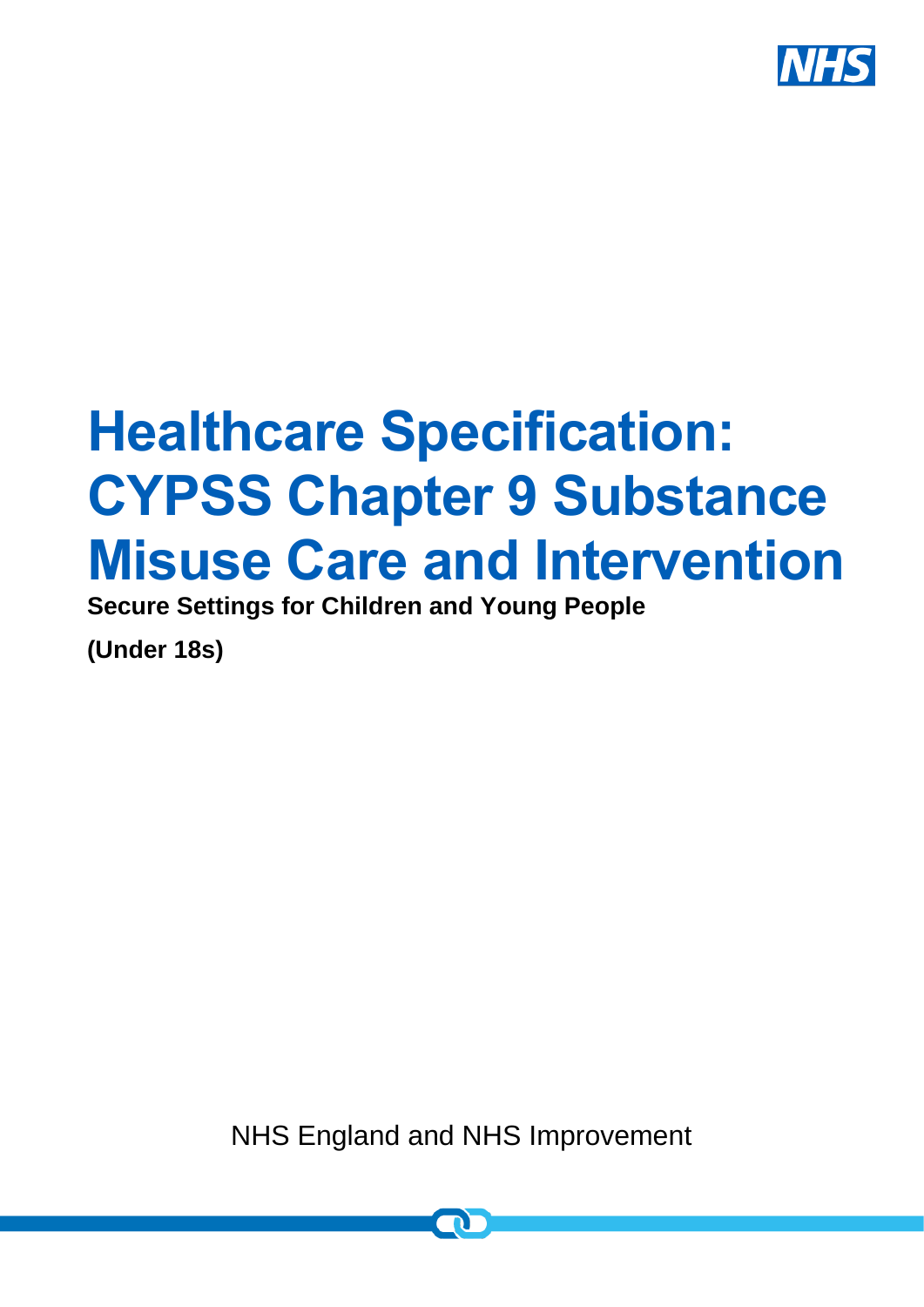## **Healthcare Specification for Services for Children and Young People (Under 18s) in Secure Settings**

Publishing approval number: 000566

Version number: 1.0

First published: January 2020

Prepared by: Sue Sylvester and Emily Nicol

This information can be made available in alternative formats, such as easy read or large print, and may be available in alternative languages, upon request. Please contact Emily Nicol at **Emily.nicol@nhs.net**.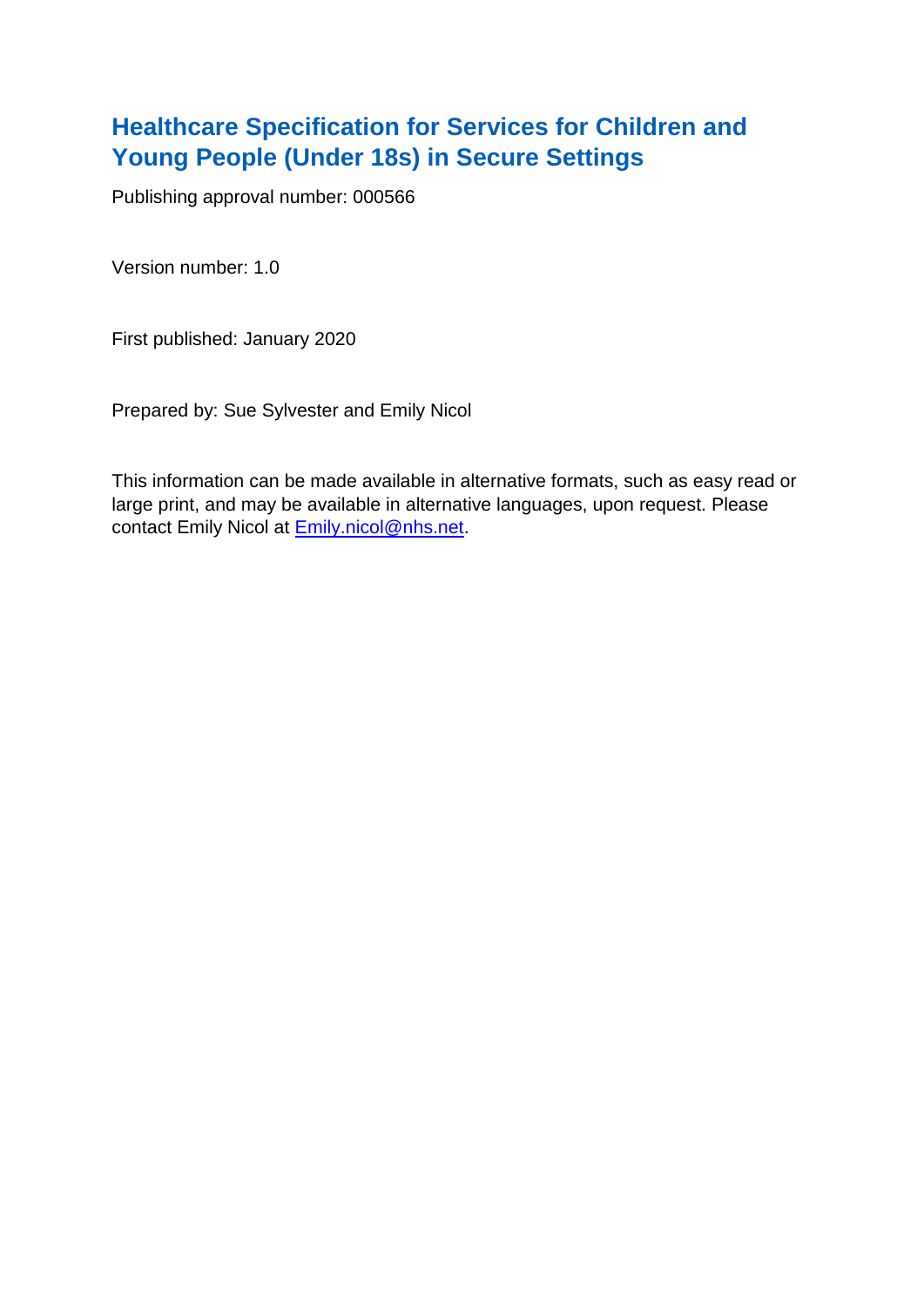## **Introduction**

**Healthcare Specification for Services for Children and Young People (Under 18s) in Secure Settings:** 

**CYPSS Standard 9: Substance Misuse Care and Intervention** Alcohol. Smoking. Drugs.

<http://www.rcpch.ac.uk/cypss>

**The Overarching Specification should be read and incorporated in any tender, alongside this document**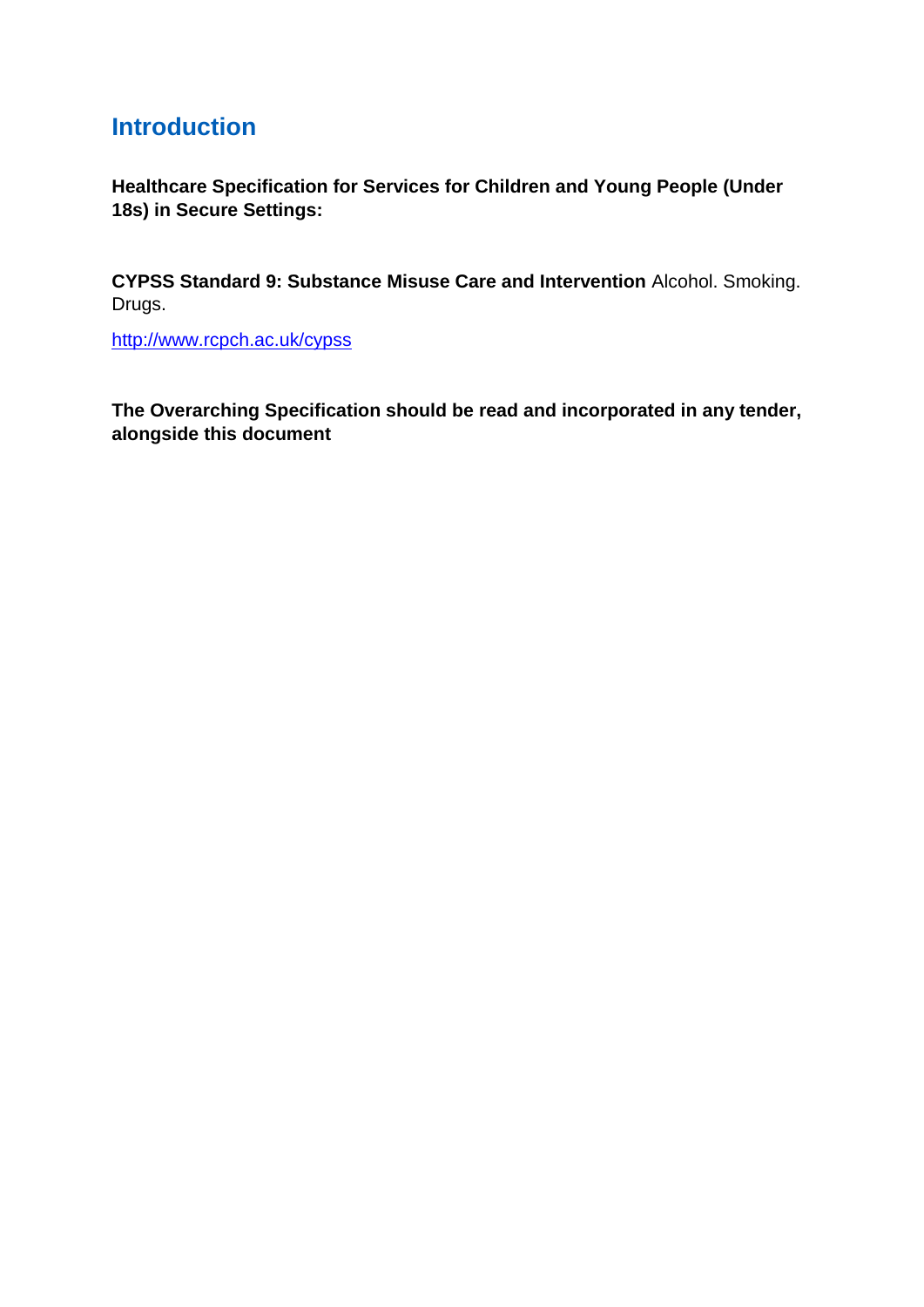| Relevant |                                                                                                                                                    | <b>NHS Outcomes Framework Domains and Indicators</b>                                                                                  |  |  |
|----------|----------------------------------------------------------------------------------------------------------------------------------------------------|---------------------------------------------------------------------------------------------------------------------------------------|--|--|
| Outcome  |                                                                                                                                                    | https://files.digital.nhs.uk/80/C2138A/nhs-out-fram-ind-nov-18-pub-sched.pdf                                                          |  |  |
| s        | Domain 1                                                                                                                                           | Preventing people from dying prematurely                                                                                              |  |  |
| framewor |                                                                                                                                                    | Indicator/outcome                                                                                                                     |  |  |
| ks       |                                                                                                                                                    | 1a.ii Potential years of life lost (PYLL) from causes considered amenable to healthcare - Children and                                |  |  |
|          |                                                                                                                                                    | young people                                                                                                                          |  |  |
|          | Domain 2                                                                                                                                           | Enhancing quality of life for people with long term conditions                                                                        |  |  |
|          |                                                                                                                                                    | • 2.3.11 Unplanned hospitalisation for asthma, diabetes and epilepsy in under 19s                                                     |  |  |
|          | Domain 3                                                                                                                                           | Helping people to recover from episodes of ill health or following injury                                                             |  |  |
|          | Domain 4                                                                                                                                           | Ensuring people have a positive experience of care                                                                                    |  |  |
|          |                                                                                                                                                    | • 4.8 Improving children and young people's experience of healthcare                                                                  |  |  |
|          | Domain 5                                                                                                                                           | Treating and caring for people in a safe environment and protecting them from avoidable harm                                          |  |  |
|          |                                                                                                                                                    | <b>Public Health Outcomes Framework</b>                                                                                               |  |  |
|          |                                                                                                                                                    | https://assets.publishing.service.gov.uk/government/uploads/system/uploads/attachment_data/file/750626/Table_of_PHOF_updates_Nov      |  |  |
|          | ember_2018.pdf                                                                                                                                     |                                                                                                                                       |  |  |
|          | Domain 1                                                                                                                                           | Improving the wider determinants of health                                                                                            |  |  |
|          | Domain 2                                                                                                                                           | <b>Health improvement</b>                                                                                                             |  |  |
|          |                                                                                                                                                    | Indicator/outcome                                                                                                                     |  |  |
|          |                                                                                                                                                    | Hospital admissions and A&E attendances for accidental and unintended injuries, and non-accidental                                    |  |  |
|          |                                                                                                                                                    | injuries, neglect and maltreatment in children and young people                                                                       |  |  |
|          | Domain 3                                                                                                                                           | <b>Health protection</b>                                                                                                              |  |  |
|          | Domain 4                                                                                                                                           | Healthcare, public health and preventing premature mortality                                                                          |  |  |
|          |                                                                                                                                                    | Indicator/outcomes:                                                                                                                   |  |  |
|          |                                                                                                                                                    | Mortality in children and young people (link to NHS Outcomes Framework Domain 1)                                                      |  |  |
|          |                                                                                                                                                    | Suicide                                                                                                                               |  |  |
|          | N.B. The terms "child" or "children" will be used throughout this specification to include all children and young people under 18<br>years of age. |                                                                                                                                       |  |  |
| Outcome  |                                                                                                                                                    | The secure services have overarching outcomes that align with the outcomes for children's substance misuse services in the community: |  |  |
| s        |                                                                                                                                                    | • Reduction in the harm caused from the use of alcohol, smoking, and drugs by children;                                               |  |  |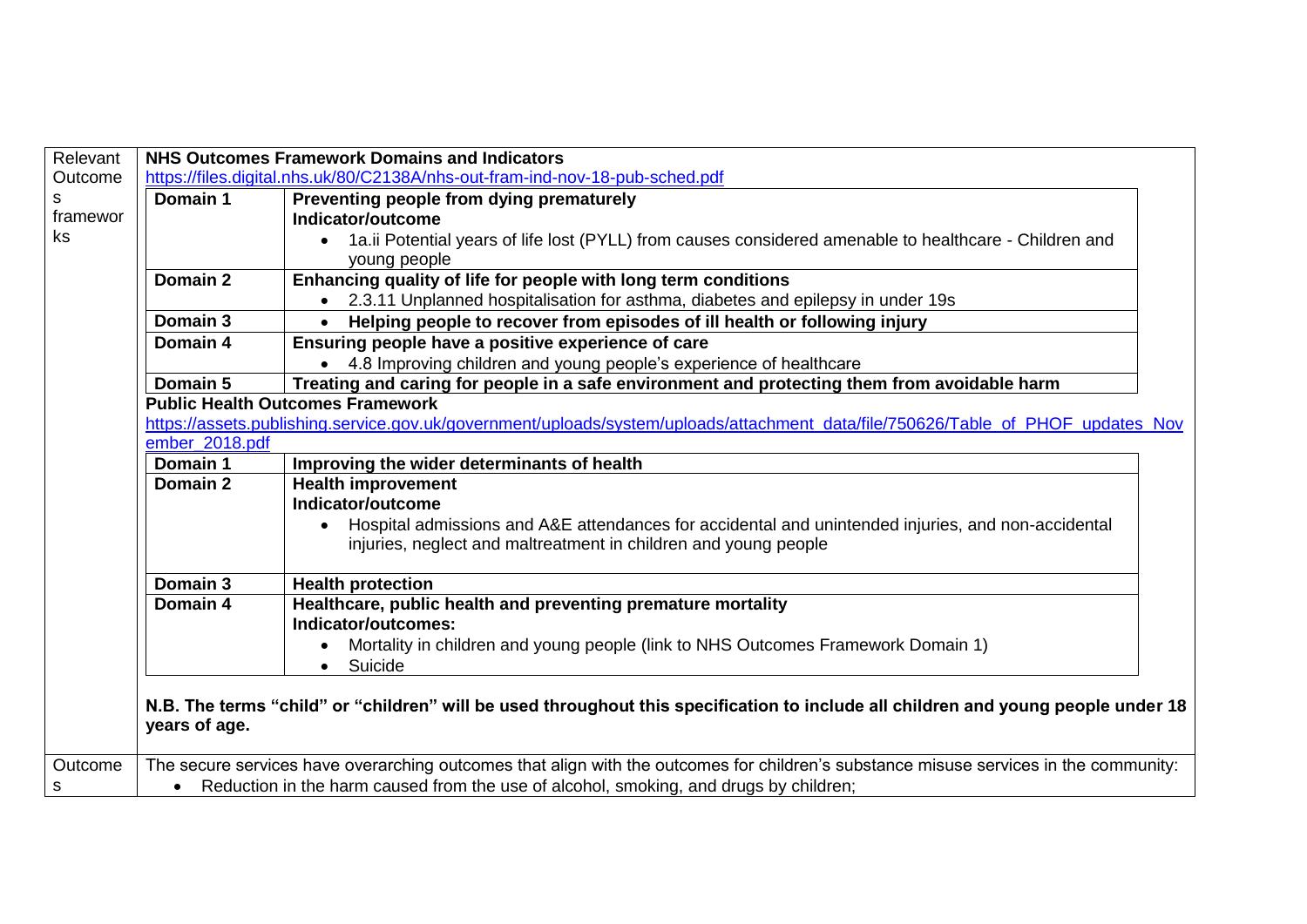• Improvement in the health, social and family functioning of children.

There are a number of sub-outcomes under each of these which will be measured by the provider and will be included in reporting arrangements to be determined by the commissioner, for example, annual/bi annual/quarterly/monthly reports.

**Outcome:** Reduce the harm caused from the use of alcohol, smoking and drugs by children Sub outcomes:

- Children are supported to become alcohol, smoking and drug free;
- Children are supported to reduce their use of alcohol, smoking and drugs;
- Children have a greater knowledge of the harm caused by alcohol, smoking and drugs:
- Children are supported to address risk taking drug use;
- Prevention of blood borne viruses through access to hepatitis screening and vaccination.

**Outcome:** Improve the health, social and family functioning of children

Sub outcomes

- Children will have improved mental and physical health and well-being;
- Children with ongoing substance misuse treatment needs on discharge will have a co-ordinated handover to specialist substance misuse services within the community, new secure setting or adult secure setting as appropriate;
- A reduction in the number of repeat presentations to treatment in the six month period post discharge;
- A reduction in the risk of potentially harmful behaviour linked to the substance misuse of children, both to themselves and to others, building resilience and prevention of any escalation of drug/alcohol related risk and harm;
- To prevent children becoming substance dependent adults;
- Each secure setting has a comprehensive substance misuse strategy outlining the contributions of all staff to reducing the risk of substance related harm for children;
- Each service should deliver any substance misuse initiatives and interventions within the context of other needs a child may have and in tandem with other educational strategies and care. Therefore it is important that substance misuse work is integrated within the overall care plan and Comprehensive Health Assessment Tool (CHAT) discharge plan.
- Co-developed holistically informed multi-factorial formulation (the child's story) incorporating the risk assessment, developed for every child (to include information from CHAT and, where indicated, a neuropsychological assessment) to facilitate shared understanding of the issues that led to admission into the secure estate;

| Indicators | Indicators of performance: |                    |
|------------|----------------------------|--------------------|
| 0f         |                            |                    |
| Performa   | <b>Indicator</b>           | <b>Description</b> |
| $ $ nce    |                            |                    |
|            |                            |                    |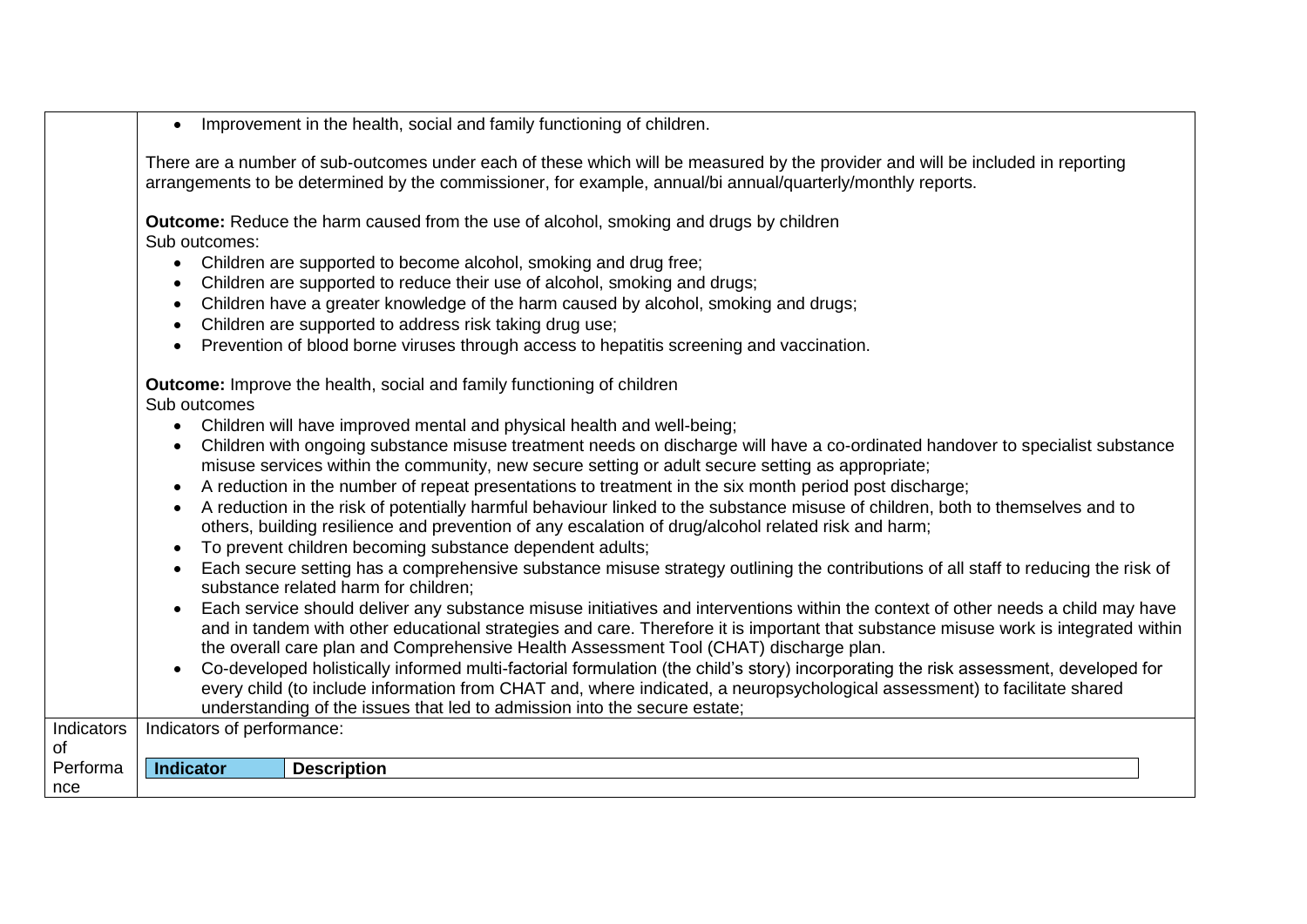|                              | D07K01                                                                                                                                                                                                                                                                                                                                                                                                                      | The % of children who are current smokers on admission who are offered smoking cessation support or<br>treatment                                                                                                                                                                                                                                            |  |
|------------------------------|-----------------------------------------------------------------------------------------------------------------------------------------------------------------------------------------------------------------------------------------------------------------------------------------------------------------------------------------------------------------------------------------------------------------------------|-------------------------------------------------------------------------------------------------------------------------------------------------------------------------------------------------------------------------------------------------------------------------------------------------------------------------------------------------------------|--|
|                              | <b>D07K02</b>                                                                                                                                                                                                                                                                                                                                                                                                               | The % of children receiving a targeted drug or alcohol specific intervention                                                                                                                                                                                                                                                                                |  |
|                              | <b>D07K03</b>                                                                                                                                                                                                                                                                                                                                                                                                               | The % of children receiving a specialist drug or alcohol treatment intervention (psychosocial or clinical)                                                                                                                                                                                                                                                  |  |
|                              | D07K04                                                                                                                                                                                                                                                                                                                                                                                                                      | The % of children with an Audit PC completed on disclosure of regular alcohol use at admission                                                                                                                                                                                                                                                              |  |
|                              | <b>D07K05</b>                                                                                                                                                                                                                                                                                                                                                                                                               | The % of children new admissions and transfers in with possible signs of dependence/withdrawal (drug or<br>alcohol)                                                                                                                                                                                                                                         |  |
|                              | <b>D07K06</b>                                                                                                                                                                                                                                                                                                                                                                                                               | The % of children new admissions and transfers in who have been monitored for substance clinical need in<br>line with CHAT guidance (COWS/CIWA/ Ar/CIWA B)                                                                                                                                                                                                  |  |
|                              | <b>D07K07</b>                                                                                                                                                                                                                                                                                                                                                                                                               | The % of children receive pharmacological treatment for dependence/withdrawal from drugs or alcohol                                                                                                                                                                                                                                                         |  |
|                              |                                                                                                                                                                                                                                                                                                                                                                                                                             |                                                                                                                                                                                                                                                                                                                                                             |  |
| Service                      |                                                                                                                                                                                                                                                                                                                                                                                                                             | The children are entitled to service provision that is at least equivalent to that available for children living in the local community. The                                                                                                                                                                                                                |  |
| principles                   | service provision within the secure setting aims:                                                                                                                                                                                                                                                                                                                                                                           |                                                                                                                                                                                                                                                                                                                                                             |  |
| (aims and<br>objective<br>s) | To deliver a safe, effective, personalised and comprehensive integrated substance misuse service to meet the health needs of the<br>population of the secure setting in partnership with other healthcare providers, the senior management within the secure setting,<br>education providers, care staff, Youth Offending Teams, community health and substance misuse services and local authority<br>children's services; |                                                                                                                                                                                                                                                                                                                                                             |  |
|                              | To provide efficient, equitable and economical services that are prioritised on the basis of need and risk management;                                                                                                                                                                                                                                                                                                      |                                                                                                                                                                                                                                                                                                                                                             |  |
|                              |                                                                                                                                                                                                                                                                                                                                                                                                                             | To ensure that the secure setting receives continuity of substance misuse services that are clinically safe, delivered in accordance<br>with relevant national and local quality standards and operate within the secure setting structures for the management of risk;                                                                                     |  |
|                              |                                                                                                                                                                                                                                                                                                                                                                                                                             | To deliver tailored packages of age appropriate substance specific early intervention and more structured treatment interventions,<br>to address identified need, prevent an escalation of drug/alcohol related risk and prevent any progression to adult dependency;                                                                                       |  |
|                              |                                                                                                                                                                                                                                                                                                                                                                                                                             | To develop a whole establishment holistic approach to address the needs of children, working with healthcare, education and<br>secure setting staff to build resilience and support continuity of care and effective reintegration into the community as a core<br>principle of all interventions;                                                          |  |
|                              |                                                                                                                                                                                                                                                                                                                                                                                                                             | To develop a whole establishment approach to health and wellbeing, maximising opportunities to support the child, to address<br>their health needs including awareness of substance misuse health issues and services across the secure setting.                                                                                                            |  |
|                              |                                                                                                                                                                                                                                                                                                                                                                                                                             | A comprehensive substance misuse strategy will be in place outlining the contributions of all staff to reducing the risk of substance<br>related harm to children <sup>1</sup> . This strategy should state a clear understanding with regards to administering and dispensing<br>medication and link in with the medicines management policy. <sup>2</sup> |  |

 $\overline{a}$ <sup>1</sup> CYPSS Standards 9.1

<sup>2</sup> CYPSS Standards 6.4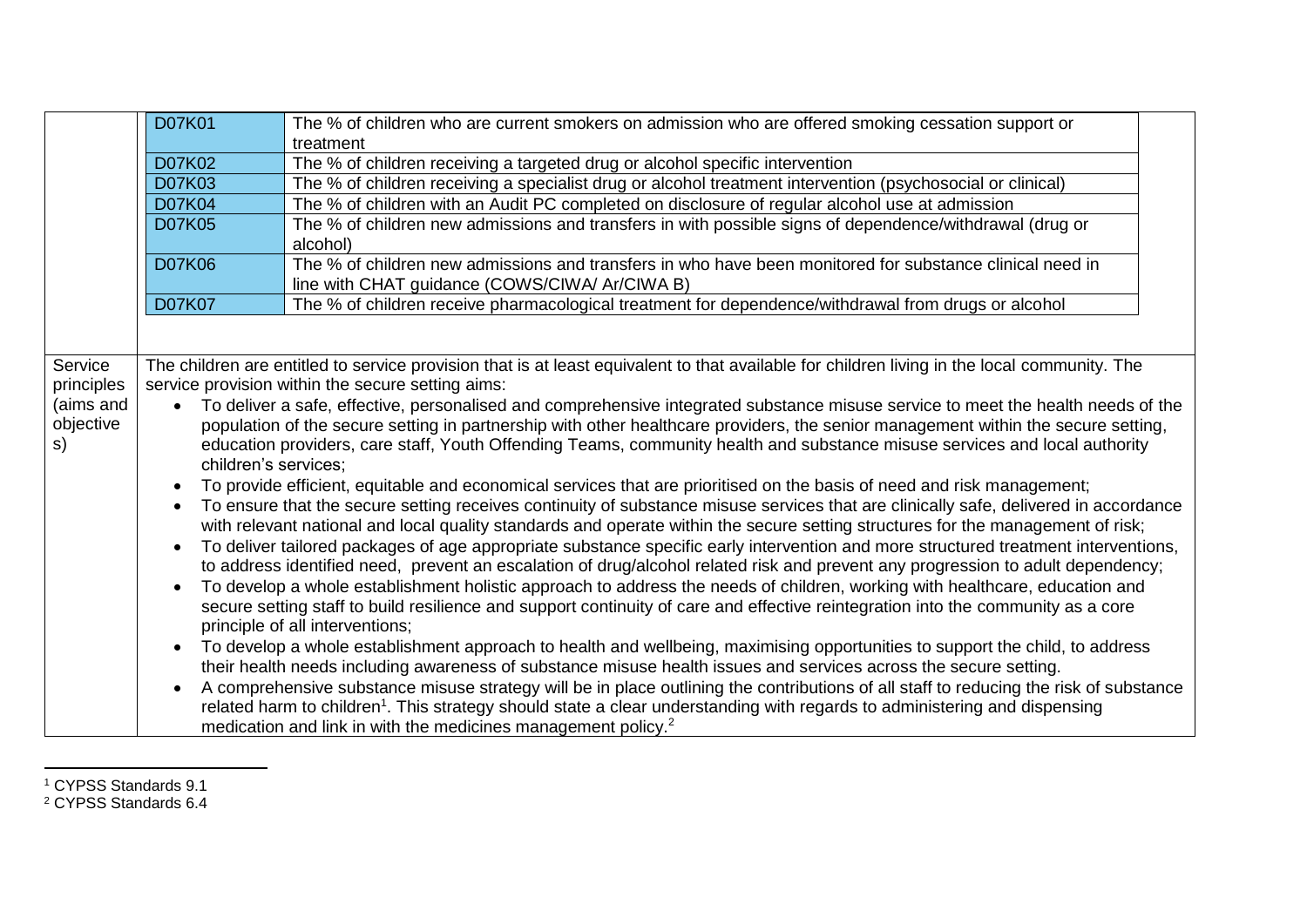| Individual care and treatment plans should be guided by a psychologically-informed and multi-factorial formulation, developed with<br>$\bullet$<br>the child, family/carers and multi-agency professionals to ensure a shared understanding and collaborative working. Any<br>treatment/interventions should reflect national clinical guidance, current evidence bases and should be sequenced and co-<br>ordinated according to the risk and need.                                                                                                   |
|--------------------------------------------------------------------------------------------------------------------------------------------------------------------------------------------------------------------------------------------------------------------------------------------------------------------------------------------------------------------------------------------------------------------------------------------------------------------------------------------------------------------------------------------------------|
| Attention should be paid to the clear duties that the secure setting has to the children in its care: To safeguard (see the Overarching<br>Specification) and promote their welfare, to promote their good health and emotional wellbeing, and to take account of their specific needs<br>as children;                                                                                                                                                                                                                                                 |
| Attention should be paid to the specific duties that local authorities have towards looked after children (LAC) in secure settings, including<br>those placed in secure accommodation: To safeguard and promote their welfare; to make use of relevant services for these children in<br>the same way that a parent would; to take into account the wishes and feelings of children and their parents/carers and to have regard to<br>children's religion, racial origin and cultural and linguistic background before making any decision about them; |
| Service design should incorporate consideration of the whole substance misuse care pathway, before and after being placed in a secure<br>setting;                                                                                                                                                                                                                                                                                                                                                                                                      |
| "Failure to share information about vulnerable children and young people can reduce the opportunity to meet their health and well-being<br>needs and can expose them to risk of harm" <sup>3</sup> .                                                                                                                                                                                                                                                                                                                                                   |
| There should be consideration of continuing substance misuse care pathways after transition from the secure setting to ensure any gains<br>made are sustained in a meaningful way. Transition and sustainability of any changes facilitated should be considered from the first day<br>of a child arriving at the secure setting;                                                                                                                                                                                                                      |
| The child's rights should be respected and they should be given choices about their care.                                                                                                                                                                                                                                                                                                                                                                                                                                                              |
| Providers should request, encourage and support children, families/carers and communities to use their knowledge, experience and<br>insight to design and evaluate the services that are on offer, the way that they are delivered and their accessibility and relevance, using a<br>co-production approach. Services should work with families/carers and systems around the child, as far as possible, to optimise family<br>and system functioning.                                                                                                 |
| Data collection relating to substance misuse needs, interventions and outcomes should be collected in the secure setting:                                                                                                                                                                                                                                                                                                                                                                                                                              |

 $\overline{a}$ <sup>3</sup> Healthy Children, Safer Communities, 2009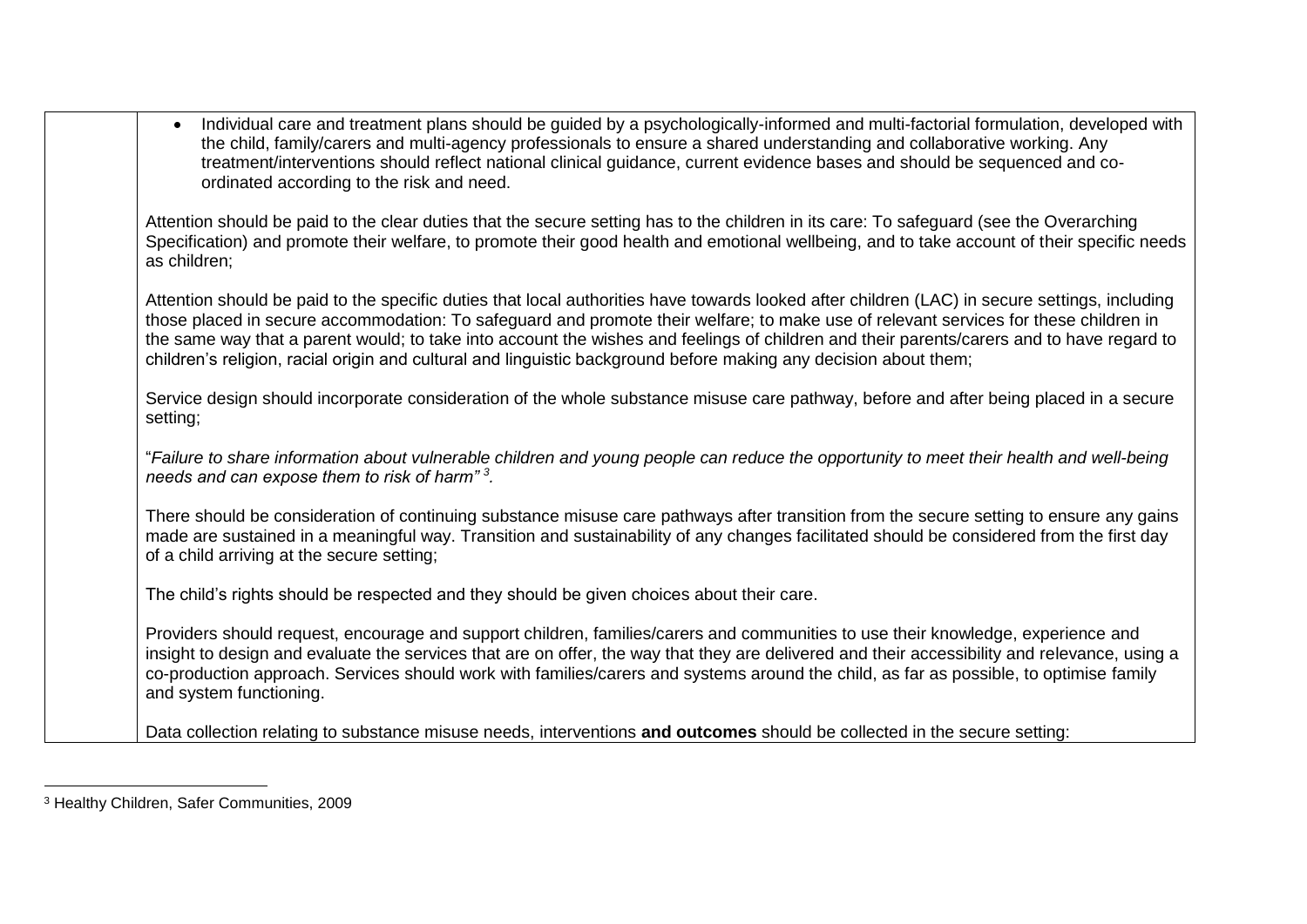|                                                                                             | Providers should submit activity and outcomes data to commissioners on a regular basis for the purpose of contract monitoring.<br>$\bullet$<br>This reporting should be through SystmOne based on the Children and Young People's Indicators of Performance (CYPIPs);<br>Providers should also contribute data to the national audit process as well as case studies and quality audits e.g. NDTMS<br>$\bullet$<br>(National Drug Treatment Monitoring System). Healthcare providers will be expected to submit data in line with national<br>requirements to measure throughput as well as quality;<br>There should be effective information sharing systems in place (see the Overarching Specification) between those providing substance<br>misuse interventions and those providing other types of interventions in the secure setting as separation of record keeping and poor<br>communication make it impossible to provide a truly holistic service <sup>4</sup> . |
|---------------------------------------------------------------------------------------------|-----------------------------------------------------------------------------------------------------------------------------------------------------------------------------------------------------------------------------------------------------------------------------------------------------------------------------------------------------------------------------------------------------------------------------------------------------------------------------------------------------------------------------------------------------------------------------------------------------------------------------------------------------------------------------------------------------------------------------------------------------------------------------------------------------------------------------------------------------------------------------------------------------------------------------------------------------------------------------|
| <b>Details</b><br>on the<br>establish<br>ment<br>(secure<br>setting<br>capacity<br>$etc.$ ) | For commissioner to fill in                                                                                                                                                                                                                                                                                                                                                                                                                                                                                                                                                                                                                                                                                                                                                                                                                                                                                                                                                 |
| Data on<br>need                                                                             | For commissioner to fill in (via SystmOne or local data in absence of SystmOne). Commissioners will need to think about local<br>arrangements and 'localising' these sections to suit the needs of commissioning and the secure setting. Commissioners must take shared<br>ownership of this document locally.                                                                                                                                                                                                                                                                                                                                                                                                                                                                                                                                                                                                                                                              |
| Service<br>descriptio<br>n.                                                                 | Strategic planning and commissioning of substance misuse services are particularly important for children held in secure settings given<br>their vulnerability and the opportunity for addressing their unmet health and welfare needs. The children are entitled to service provision<br>that is at least equivalent to that available for children living in the wider community, within the constraints of the secure environment.<br>There is often an overlap between substance misuse, mental health and learning disability problems.<br>"Many young people in the youth justice system (YJS) who misuse alcohol or drugs also have mental health problems, but responses to<br>dual diagnosis are poor. <sup>5"</sup>                                                                                                                                                                                                                                               |

 $\overline{a}$ 

<sup>4</sup> Healthy Children, Safer Communities, DH 2009

<sup>&</sup>lt;sup>5</sup> HM Govt (2008) Drugs: Protecting families and communities. The 2008 drug strategy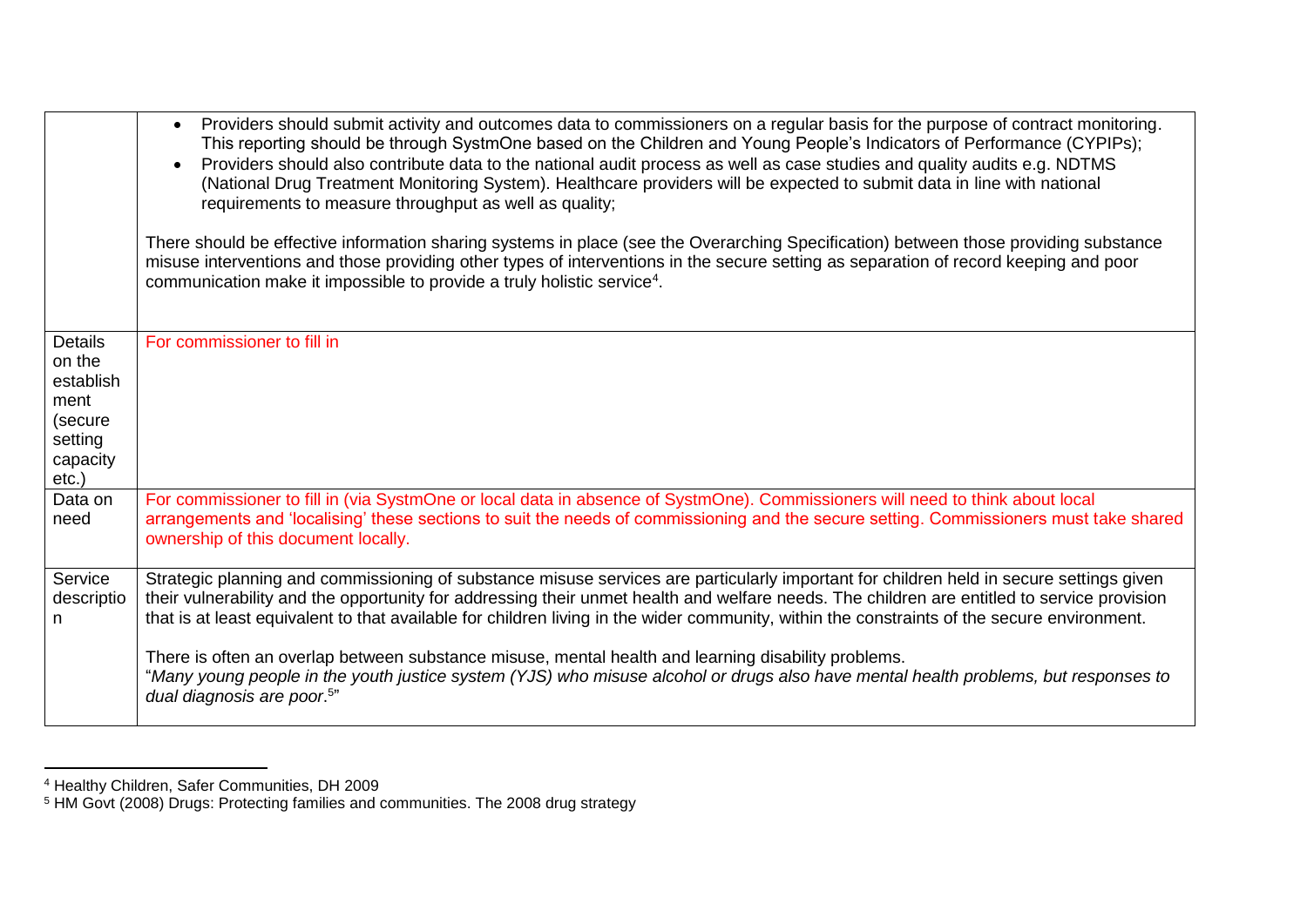| Consideration should be given to ensuring that links are made between those providing psychosocial substance misuse interventions and<br>those providing mental health interventions and the need for a joint care planned approach and multiagency care plan review. Children<br>should receive care from a multidisciplinary team that works together to ensure that children's co-occurring conditions are supported in a<br>holistic way.                                                                                                                                                                                                                                                                                                                                                                                                                                                                 |
|---------------------------------------------------------------------------------------------------------------------------------------------------------------------------------------------------------------------------------------------------------------------------------------------------------------------------------------------------------------------------------------------------------------------------------------------------------------------------------------------------------------------------------------------------------------------------------------------------------------------------------------------------------------------------------------------------------------------------------------------------------------------------------------------------------------------------------------------------------------------------------------------------------------|
| The healthcare provider should deliver a year-round substance misuse service providing consultation, advice and training from specialist<br>substance misuse staff.                                                                                                                                                                                                                                                                                                                                                                                                                                                                                                                                                                                                                                                                                                                                           |
| It should be clear to children what the substance misuse service comprises of and who to talk to about it, in a format that is accessible to<br>those with low literacy levels, whose first language is not English or who have other learning or communication difficulties. The substance<br>misuse provision should proactively seek to engage with children at times and in venues across the estate that suits the needs of the<br>child, making reasonable adjustments where appropriate, thus deformalising the substance misuse offering.                                                                                                                                                                                                                                                                                                                                                             |
| The substance misuse team should, where appropriate and possible, attend regular multidisciplinary meetings with staff from across the<br>secure setting including those outside healthcare, for example, care staff, casework, education and safeguarding. The meetings should<br>review the formulation based care planning, understanding of the child and the current active interventions and progress made. Where<br>attendance at the multidisciplinary meeting is not possible the substance misuse team should liaise with the multidisciplinary team to<br>share relevant information for the child's formulation. The substance misuse team should also be able to review the formulation and<br>formulation based care plan on a shared record for information and action.                                                                                                                        |
| The CHAT (Comprehensive Health Assessment Tool) should be used as a reception health screen for all children entering the secure<br>estate to assess individual health need and identify those needing a full substance misuse assessment within CHAT timeframes <sup>6</sup> .<br>Substance misuse CHAT Assessments which miss the CHAT timeframes are recorded and reported back to the commissioner.<br>The data from CHAT can also be used to populate a health and wellbeing needs assessment for the secure setting. The data from these<br>assessments will enable data collection across the secure setting that can be used to better inform the commissioning of health services<br>in future. There should be a plan in place to ensure that staff who will need to access CHAT are trained to use it and that new staff can be<br>trained up as part of their induction when other staff move on. |
| As part of the CHAT, information from other assessments will be incorporated into the health screen and assessment.                                                                                                                                                                                                                                                                                                                                                                                                                                                                                                                                                                                                                                                                                                                                                                                           |
| All children sentenced or remanded will follow the Youth Offending Service (YOS) process that includes assessment, intervention and<br>evaluation of outcomes with each young person having a YOS case manager. It is important that the staff of the Young People's                                                                                                                                                                                                                                                                                                                                                                                                                                                                                                                                                                                                                                          |

 $\overline{a}$ <sup>6</sup> CYPSS Standards 4.1.2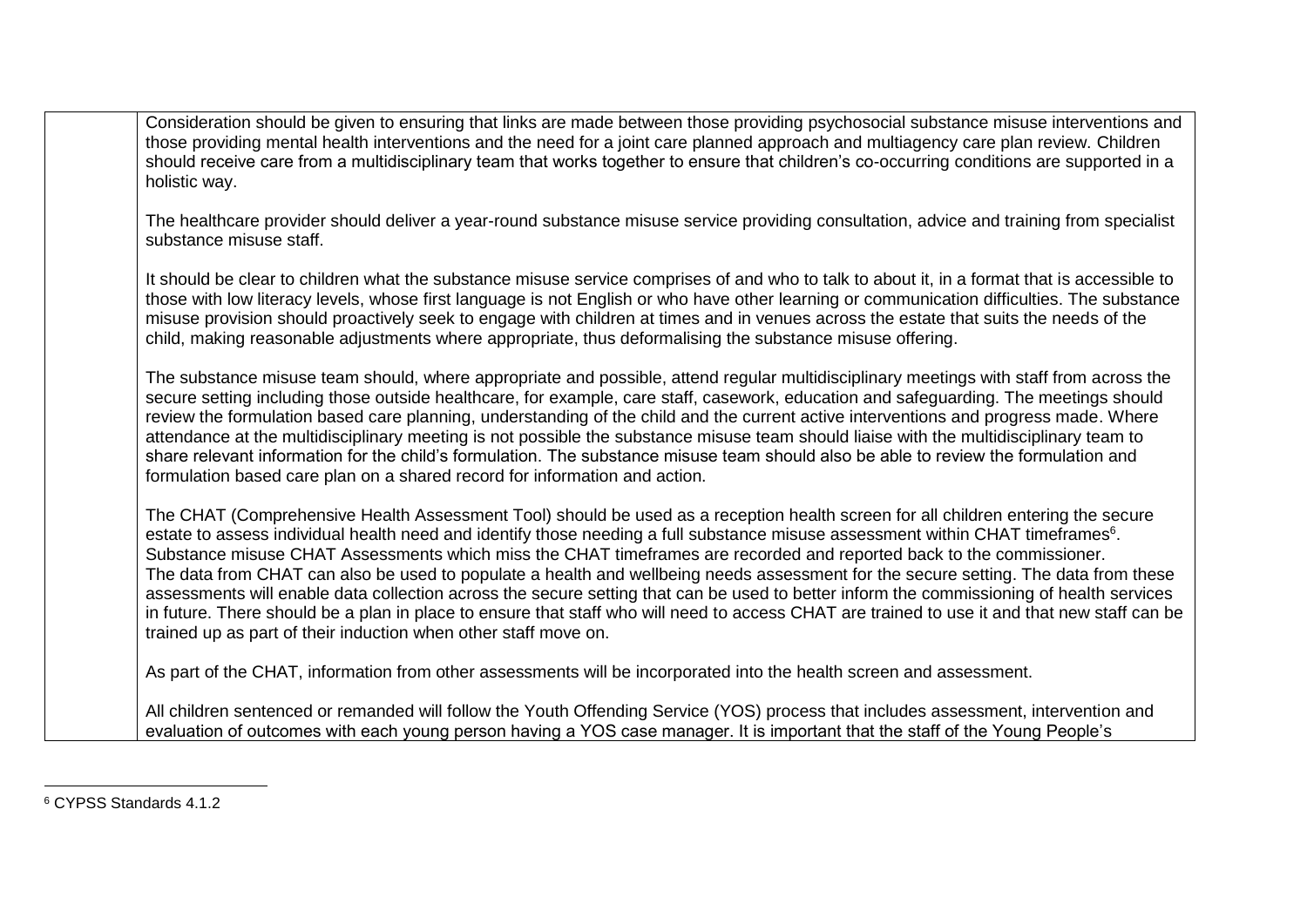|                                         | Substance Misuse Service (YPSMS) works with the Youth Offending Team (YOT) and have an understanding of the process and its<br>relation to the substance misuse service, assessment whilst in custody and on discharge.                                                                                                                                                                                                                                                                                                                                                                                                                                                                                             |
|-----------------------------------------|---------------------------------------------------------------------------------------------------------------------------------------------------------------------------------------------------------------------------------------------------------------------------------------------------------------------------------------------------------------------------------------------------------------------------------------------------------------------------------------------------------------------------------------------------------------------------------------------------------------------------------------------------------------------------------------------------------------------|
|                                         | Staff need to be aware of:<br>Any obvious substance misuse need that is uncovered through the YOT assessment and post court report;<br>$\bullet$<br>Exposed substance misuse need and ongoing problems during the sentence by making sure they attend DTO meetings;<br>$\bullet$<br>And take part in the transition/resettlement process.<br>$\bullet$                                                                                                                                                                                                                                                                                                                                                              |
|                                         | Following CHAT reception screening, children requiring immediate access to pharmacological support should be provided with<br>appropriate clinical interventions or moved to an appropriate placement where detoxification can safely be undertaken.<br>Those children not deemed to be at immediate risk should receive a full assessment within CHAT timeframes (five days) and have access<br>to further evidence-based support/interventions as required based on identified need.<br>A robust care plan for discharge should be started as soon as the child is admitted to the setting to ensure appropriate continuity on<br>transition to the community, another secure setting or the adult secure estate. |
| Core<br>expectati<br>ons for<br>meeting | An up to date health and wellbeing needs assessment of substance misuse needs.<br>https://assets.publishing.service.gov.uk/government/uploads/system/uploads/attachment_data/file/331622/Health_Needs_Assessment_T<br>oolkit for Prescribed Places of Detention Part 1.pdf                                                                                                                                                                                                                                                                                                                                                                                                                                          |
| the health<br>needs of<br>children      | The service provided should meet the following standards:<br>Healthcare Standards for Children and Young People in Secure Settings (2019):<br>https://www.rcpch.ac.uk/sites/default/files/2019-                                                                                                                                                                                                                                                                                                                                                                                                                                                                                                                     |
| under 18<br>years (i.e.<br>standards    | 06/rcpch_healthcare_standards_for_children_and_young_people_online1.2.pdf<br>The full standard for Substance Misuse Care and Intervention (Standard 9) is detailed in full below.<br><b>Standard 9</b>                                                                                                                                                                                                                                                                                                                                                                                                                                                                                                              |
|                                         | <b>Substance Misuse Care and Intervention.</b>                                                                                                                                                                                                                                                                                                                                                                                                                                                                                                                                                                                                                                                                      |
|                                         | 9.1 Each secure setting must have a comprehensive substance misuse strategy outlining the contributions of all staff to<br>reducing the risk of substance related harm for children. This strategy should be reviewed annually. (See 12.1.3).<br>9.1.1 The strategy incorporates a multiagency approach and is part of the secure setting's health and wellbeing strategy. (See<br>$12.1$ ).                                                                                                                                                                                                                                                                                                                        |
|                                         | 9.1.2 There is a written drug testing policy which clearly differentiates drug testing for the purpose of management and discipline<br>from drug testing as part of a therapeutic plan and includes requirements for clearly communicating the purpose of any drugs test<br>to the child.                                                                                                                                                                                                                                                                                                                                                                                                                           |
|                                         | 9.2 The secure setting has access to, and receives support from, a substance misuse team appropriate to the needs of<br>the children.                                                                                                                                                                                                                                                                                                                                                                                                                                                                                                                                                                               |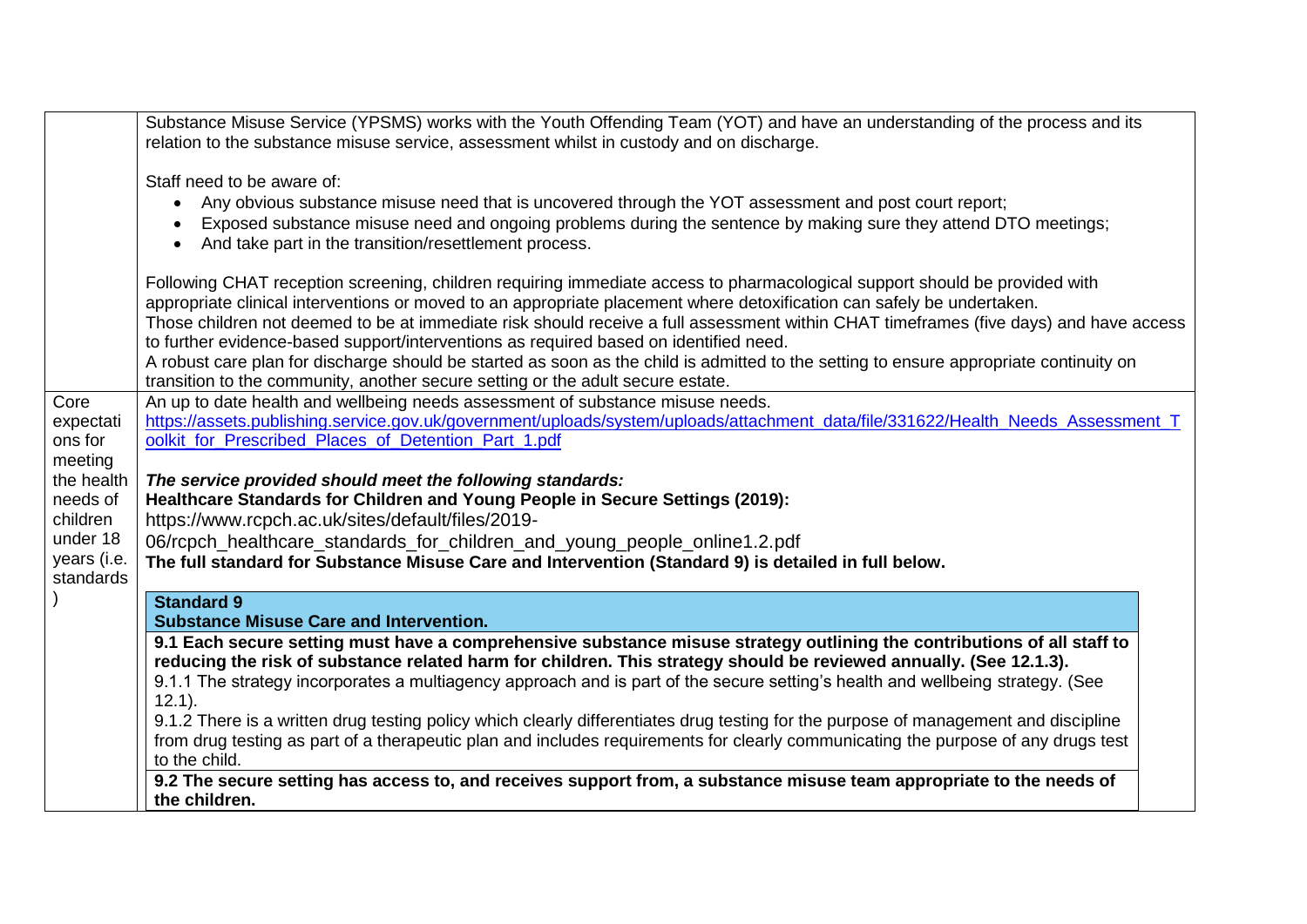|                        | 9.2.1 The secure setting receives consultation, advice and training from substance misuse specialists, including on new<br>psychoactive substances and any other emerging substances, to ensure that staff are aware of signs that could indicate a child is<br>experiencing problems with drugs or alcohol.<br>9.2.2 There is a lead for substance misuse responsible for overseeing substance misuse provision in the secure setting.<br>9.2.3 There is a clear protocol which clearly states the roles and responsibilities of substance misuse specialist staff and other<br>healthcare staff and details expectations around information sharing and transitions/handover. (See 13.1).<br>9.3 Children have access to substance misuse education, prevention activities and advice and information to reduce the<br>risk of substance related harm.<br>9.3.1 A universal drugs education programme is in place covering legal and illegal drugs and substances (including alcohol,<br>tobacco, and solvents). (See 6.5).<br>9.3.2 For children requiring an individualised programme of support there is a targeted substance misuse programme that is up<br>to date and has clear learning objectives and outcomes that are informed by children's needs and the current evidence base.<br>9.4 Before intervention begins, substance misuse need is assessed (see 4.5) and a healthcare plan is developed (see<br>$5.2$ ).<br>9.5 A range of evidence-based substance misuse interventions are offered and delivered according to individual need.<br>9.5.1 A range of psychosocial and pharmacological interventions, from harm reduction to abstinence, is offered with a focus on<br>strengthening protective factors in order to improve resilience.<br>9.5.2 Pharmacological interventions are only offered alongside concurrent psychosocial support and mental health interventions<br>to provide comprehensive care.<br>9.5.3 Effective stop smoking interventions should be offered to children who smoke. (See 7.9).<br>9.5.4 Practitioners actively engage parents/carers in care and interventions, where appropriate. |  |
|------------------------|------------------------------------------------------------------------------------------------------------------------------------------------------------------------------------------------------------------------------------------------------------------------------------------------------------------------------------------------------------------------------------------------------------------------------------------------------------------------------------------------------------------------------------------------------------------------------------------------------------------------------------------------------------------------------------------------------------------------------------------------------------------------------------------------------------------------------------------------------------------------------------------------------------------------------------------------------------------------------------------------------------------------------------------------------------------------------------------------------------------------------------------------------------------------------------------------------------------------------------------------------------------------------------------------------------------------------------------------------------------------------------------------------------------------------------------------------------------------------------------------------------------------------------------------------------------------------------------------------------------------------------------------------------------------------------------------------------------------------------------------------------------------------------------------------------------------------------------------------------------------------------------------------------------------------------------------------------------------------------------------------------------------------------------------------------------------------------------------------------------------------------------|--|
| Depende<br>ncies       | Health commissioners and providers need awareness of the requirements of the relevant legislation and guidance governing particular<br>secure settings such as The Youth Offender Institution Rules 2000, The Secure Training Centre Rules 1998 and National Minimum<br>Standards for Children's Homes (See references below).<br>Prescribing should be based on national guidance but may need to be adapted for use in secure settings where medicines are open to<br>abuse or where they may pose a high risk of overdose. There should be clear documentation regarding prescribing and if departing from<br>national guidance, a clear rationale must be recorded.                                                                                                                                                                                                                                                                                                                                                                                                                                                                                                                                                                                                                                                                                                                                                                                                                                                                                                                                                                                                                                                                                                                                                                                                                                                                                                                                                                                                                                                                  |  |
| Rights of<br>the Child | The United Nations Convention on the Rights of the Child (UNCRC) should underpin the specification.<br>This is an international agreement that protects the rights of children and provides a child-centred framework for the development of<br>services to children. The UK Government ratified the UNCRC in 1991 and, by doing so, recognises children's rights to expression and<br>receiving information amongst other matters.                                                                                                                                                                                                                                                                                                                                                                                                                                                                                                                                                                                                                                                                                                                                                                                                                                                                                                                                                                                                                                                                                                                                                                                                                                                                                                                                                                                                                                                                                                                                                                                                                                                                                                      |  |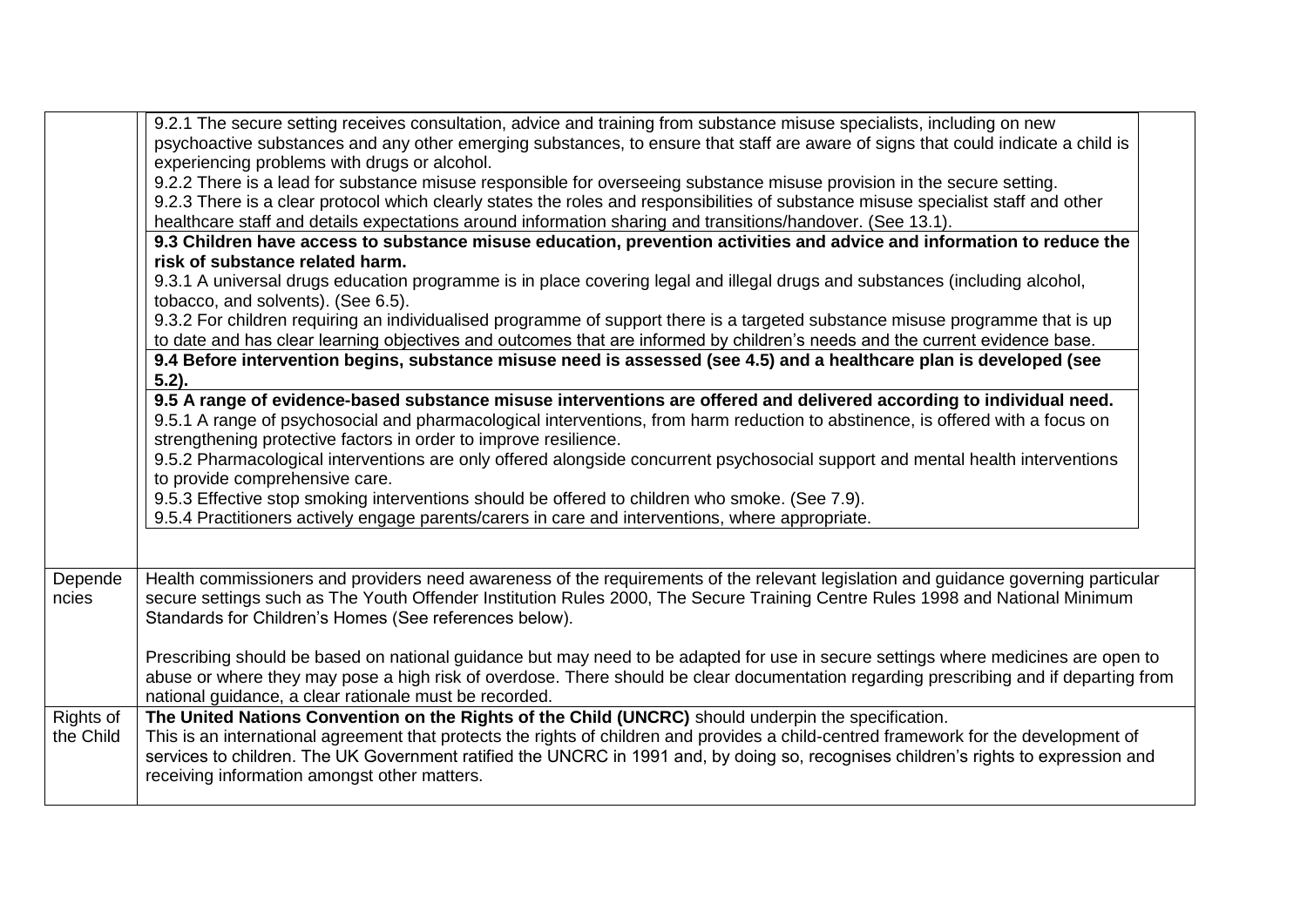|                                                            | Children have said that they need:                                                                                                                                                                                                                                                                                                                                                                                                                                                                                                                                                                                                                                                                                                                                                                                                                                                                                                                   |
|------------------------------------------------------------|------------------------------------------------------------------------------------------------------------------------------------------------------------------------------------------------------------------------------------------------------------------------------------------------------------------------------------------------------------------------------------------------------------------------------------------------------------------------------------------------------------------------------------------------------------------------------------------------------------------------------------------------------------------------------------------------------------------------------------------------------------------------------------------------------------------------------------------------------------------------------------------------------------------------------------------------------|
|                                                            | Vigilance: To have adults notice when things are troubling them;<br>$\bullet$<br>Understanding and action: To understand what is happening; to be heard and understood; and to have that understanding acted<br>upon;<br>Stability: To be able to develop an on-going stable relationship of trust with those helping them;<br>$\bullet$<br>Respect: To be treated with the expectation that they are competent rather than not;<br>$\bullet$<br>Information and engagement: To be informed about and involved in procedures, decisions, concerns and plans;<br>$\bullet$<br>Explanation: To be informed of the outcome of assessments and decisions and given reasons when their views have not met with<br>a positive response;<br>Support: To be provided with support in their own right as well as a member of their family;<br>$\bullet$<br>Advocacy: To be provided with advocacy to assist them in putting forward their views.<br>$\bullet$ |
| Safeguar<br>ding<br>children<br>(Working<br>Together<br>to | Effective safeguarding arrangements in every local area should be underpinned by two key principles:<br>Safeguarding is everyone's responsibility: For services to be effective each professional and organisation should play their full<br>part,;<br>A child centred approach: For services to be effective they should be based on a clear understanding of the needs and views of<br>children.                                                                                                                                                                                                                                                                                                                                                                                                                                                                                                                                                   |
| Safeguar<br>Children,<br>2018                              | Safeguarding is everyone's responsibility.<br>Everyone who works with children has a responsibility for keeping them safe. No single professional can have a full picture of a child's<br>needs and circumstances and, if children and families are to receive the right help at the right time, everyone who comes into contact with<br>them has a role to play in identifying concerns, sharing information and taking prompt action.<br>All those working with children should be alert to risk factors and signs and symptoms of child abuse, and follow local safeguarding                                                                                                                                                                                                                                                                                                                                                                      |
|                                                            | procedures where there is cause for concern. Working Together to Safeguard Children (HM Government 2018) sets out how<br>organisations should work together and the actions to be taken when abuse or neglect is known or suspected.                                                                                                                                                                                                                                                                                                                                                                                                                                                                                                                                                                                                                                                                                                                 |
|                                                            | https://assets.publishing.service.gov.uk/government/uploads/system/uploads/attachment_data/file/729914/Working_Together_to_Safegu<br>ard_Children-2018.pdf                                                                                                                                                                                                                                                                                                                                                                                                                                                                                                                                                                                                                                                                                                                                                                                           |
|                                                            | Safeguarding children in the secure setting is of critical importance. Secure settings must have current safeguarding policies and<br>procedures in place, which are subject to appropriate monitoring and review by a Safeguarding committee and are legislatively compliant.<br>(See the overarching healthcare specification, and Standard 2).                                                                                                                                                                                                                                                                                                                                                                                                                                                                                                                                                                                                    |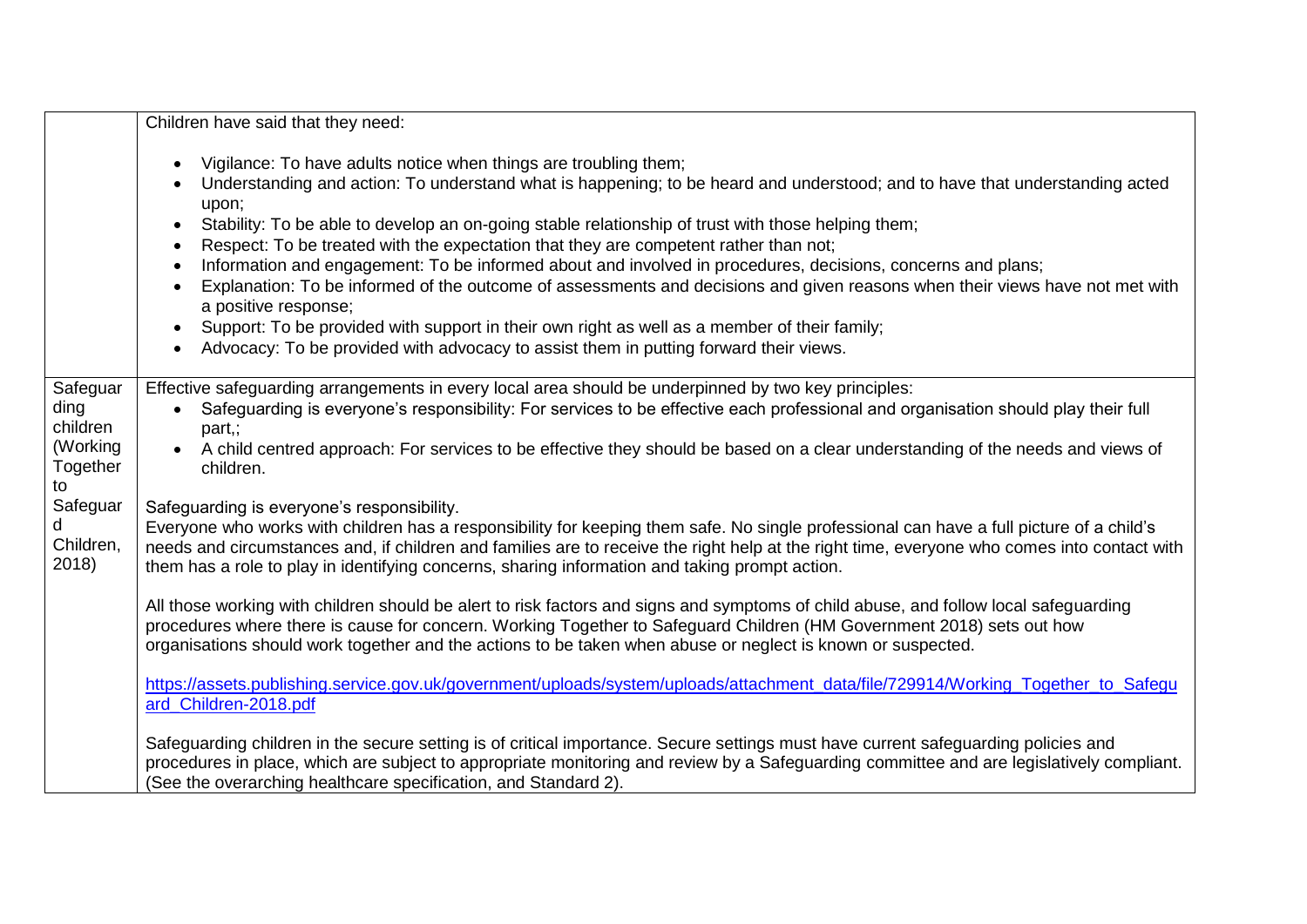|                                                  | <b>Useful links and guidance</b>                                                                                                                                                                                                                                                                                                                                             |
|--------------------------------------------------|------------------------------------------------------------------------------------------------------------------------------------------------------------------------------------------------------------------------------------------------------------------------------------------------------------------------------------------------------------------------------|
| Relevant<br>legislatio<br>n/ links to            | • Working Together To Safeguard Children (2018)<br>https://assets.publishing.service.gov.uk/government/uploads/system/uploads/attachment_data/file/729914/Working_Together_to_Safegu<br>ard Children-2018.pdf                                                                                                                                                                |
| Substanc<br>e Misuse<br>Care and<br><b>Needs</b> | • Children Act (1989)<br>https://www.legislation.gov.uk/ukpga/1989/41/contents                                                                                                                                                                                                                                                                                               |
|                                                  | Ensure compliance with Children Act (2004) Section 11 duty to co-operate to improve wellbeing and to safeguard and promote<br>the welfare of children.                                                                                                                                                                                                                       |
|                                                  | Section 11 of the Children Act 2004 places duties on a range of organisations and individuals to ensure their functions, and any<br>$\bullet$<br>service that they contract out to others, are discharged having regard to the need to safeguard and promote the welfare of<br>children.                                                                                     |
|                                                  | Healthy Child Programme 0-5 (2009)<br>Pregnancy and the first five years<br>https://www.gov.uk/government/uploads/system/uploads/attachment data/file/167998/Health Child Programme.pdf                                                                                                                                                                                      |
|                                                  | Healthy Child Programme 5-19 (2009)<br>Young people 11-16 Healthy Child Programme schedule- universal and progressive programme provides an evidence based<br>programme detailed as a good practice outline.<br>http://webarchive.nationalarchives.gov.uk/20130107105354/http:/www.dh.gov.uk/prod_consum_dh/groups/dh_digitalassets/documents/di<br>gitalasset/dh_108866.pdf |
|                                                  | Health Child Programme 0-19: Health visitor and school nurse commissioning<br>https://assets.publishing.service.gov.uk/government/uploads/system/uploads/attachment_data/file/686928/best_start_in_life_and_beyond<br>commissioning_guidance_1.pdf                                                                                                                           |
|                                                  | Special educational needs and disability code of practice: 0-25 years.<br>Statutory guidance for organisations which work with and support children and young people who have special educational needs<br>or disabilities (2015)                                                                                                                                            |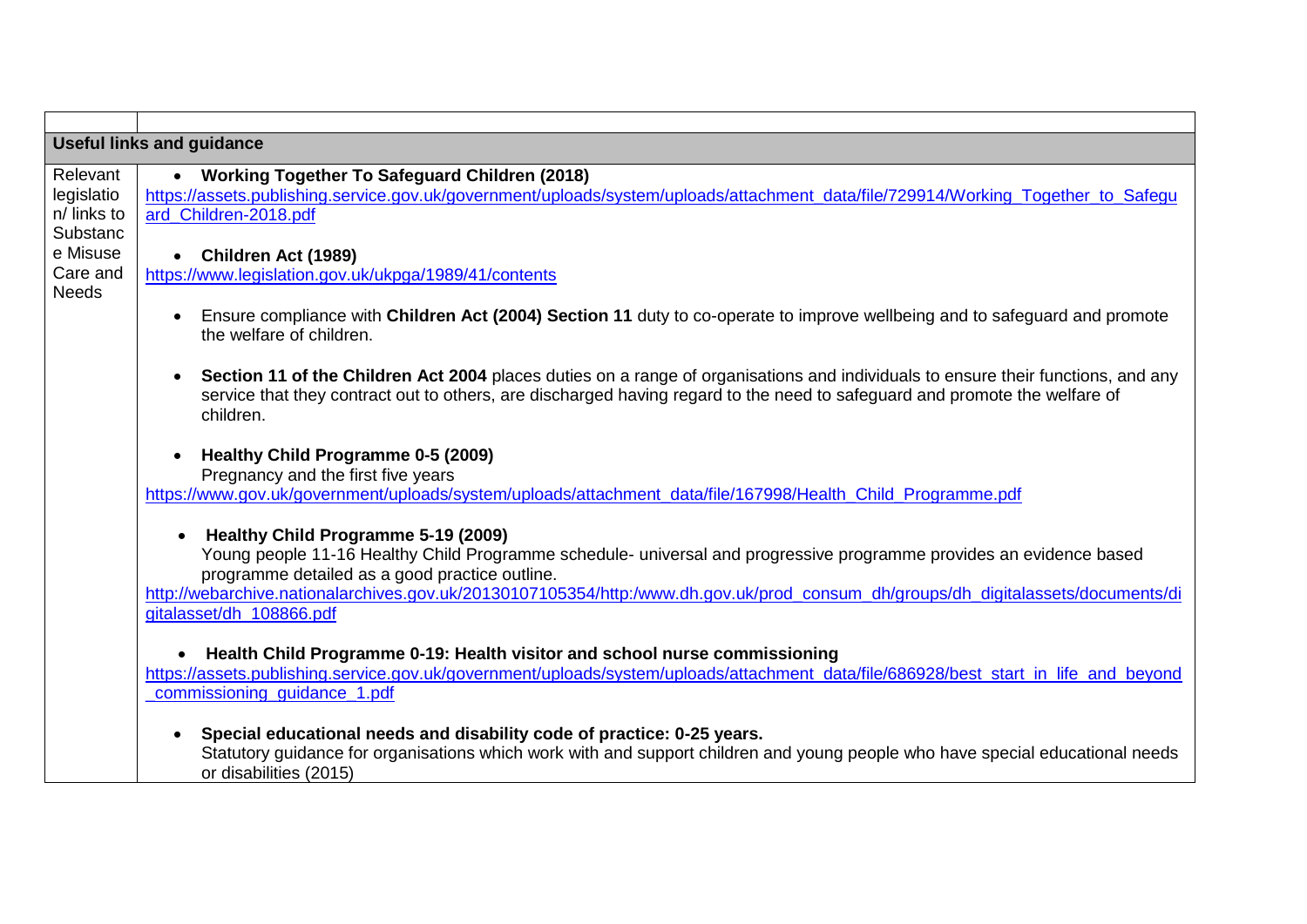|                                                       | https://assets.publishing.service.gov.uk/government/uploads/system/uploads/attachment_data/file/398815/SEND_Code_of_Practice_Jan<br>uary_2015.pdf                                                                                                                                                                                                                                                                                                                                                                                |
|-------------------------------------------------------|----------------------------------------------------------------------------------------------------------------------------------------------------------------------------------------------------------------------------------------------------------------------------------------------------------------------------------------------------------------------------------------------------------------------------------------------------------------------------------------------------------------------------------|
|                                                       | Guidance for health services for children and young people with Special Educational Needs and Disability (SEND) (2018)<br>$\bullet$<br>https://www.england.nhs.uk/wp-content/uploads/2018/07/send-health-services-children-young-people.pdf                                                                                                                                                                                                                                                                                      |
|                                                       | <b>Mental Health Act (1983)</b><br>$\bullet$<br>https://www.legislation.gov.uk/ukpga/1983/20/contents                                                                                                                                                                                                                                                                                                                                                                                                                            |
|                                                       | <b>Mental Health Act Code of Practice (1983)</b><br>$\bullet$<br>https://www.gov.uk/government/publications/code-of-practice-mental-health-act-1983                                                                                                                                                                                                                                                                                                                                                                              |
| Relevant<br>Inspectio<br>Framewo<br>rks for<br>secure | Alongside the Healthcare Standards for Children and Young People in Secure Settings (2019) (www.rcpch.ac.uk/cypss) providers also<br>need to ensure compliance with the relevant inspection framework for the secure setting i.e. YOIs, STCs and SCHs.<br>The relevant inspection framework should be frequently reviewed as part of all multi-disciplinary team meetings to address<br>recommendations and ensure all areas for improvement are being progressed.<br>Each secure setting is inspected on an annual basis.       |
| settings                                              | HMIP Inspections for Young Offender's Institutions framework:<br>https://www.justiceinspectorates.gov.uk/hmiprisons/wp-content/uploads/sites/4/2019/03/INSPECTION-FRAMEWORK-<br>2019.pdf<br>Her Majesty's Inspectorate of Prisons is an independent statutory organisation which reports on the treatment and conditions of those<br>detained in young offender institutions.                                                                                                                                                    |
|                                                       | HMIP inspects Young Offender Institutions for children under age 18 annually. HMIP works jointly with other inspectorates such as the<br>Office for Standards in Education, Children's Services and Skills (Ofsted), Care Quality Commission (CQC) and the Royal Pharmaceutical<br>Society. This joint work ensures expert knowledge is deployed on inspections and avoids multiple inspection visits.                                                                                                                           |
|                                                       | All inspections carried out by HM Inspectorate of Prisons contribute to the UK's response to its international obligations under the<br>Optional Protocol to the UN Convention against Torture and other Cruel Inhuman or Degrading Punishment (OPCAT). OPCAT requires<br>that all places of detention are visited regularly by independent bodies - known as the National Preventive Mechanism (NPM) which<br>monitor the treatment of and conditions for detainees. HMIP is one of several bodies making up the NPM in the UK. |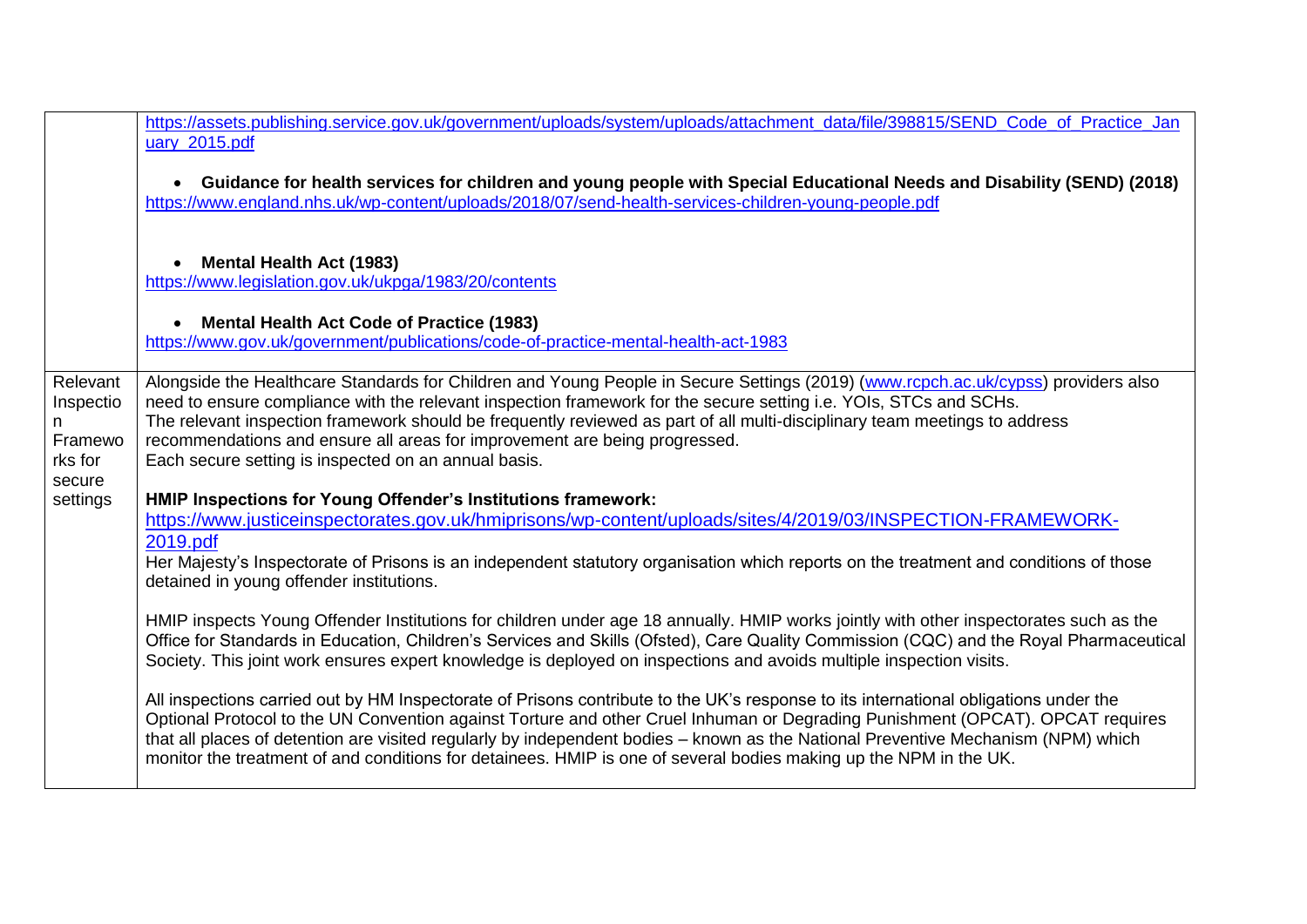All HMIP reports include a summary of an establishment's performance against the model of a healthy prison. The four tests of a healthy prison are:

- **Safety**: Children particularly the most vulnerable, are held safely;
- **Respect:** Children are treated with respect for their human dignity;
- **Purposeful activity:** Children are able and expected to engage in activity that is likely to benefit them;
- **Resettlement:** Children are prepared for their release into the community and helped to reduce the likelihood of re-offending.

Under each test HMIP makes an assessment of outcomes for children and therefore of the establishment's overall performance against the test. In some cases this performance will be affected by matters outside the establishment's direct control which need to be addressed nationally.

Further detail of the criteria under each of these tests for Young Offender Institutions for children under age 18 can be found online. <https://www.justiceinspectorates.gov.uk/hmiprisons/wp-content/uploads/sites/4/2018/11/Childrens-Expectations-FINAL-261118-2.pdf>

#### **Joint Inspections of Secure Training Centres.**

The inspection framework for Secure Training Centres (STCs) is available at: <http://ofsted.gov.uk/resources/inspections-of-secure-training-centres-framework-for-inspecting> Please note the STC inspection framework is currently under review. A new framework will be published in April 2019.

The inspection of Secure Training Centres is undertaken jointly by Ofsted, HMIP and CQC in consultation with the Youth Custody Service for England and Wales, and the Ministry of Justice. Each Secure Training Centre in subject to an annual inspection in accordance with a service level agreement with the Youth Custody Service and Ministry of Justice, acting on behalf of the Secretary of State for Justice.

The timing of an inspection is influenced by an assessment of:

- Outcomes of previous inspections;
- Advice or information provided to the inspectorates by the Secretary of State, the Ministry of Justice and/or the Youth Custody Service;
- Other relevant information received by Ofsted, HMIP or CQC.

Where there are significant concerns about a Secure Training Centre between the annual inspections, an additional inspection may be carried out if requested by the Ministry of Justice and/or Youth Custody Service.

The inspection framework includes evaluation criteria for the following areas::

- To describe the characteristics of good in the judgement of overall effectiveness, taking into account:
	- o Safety of children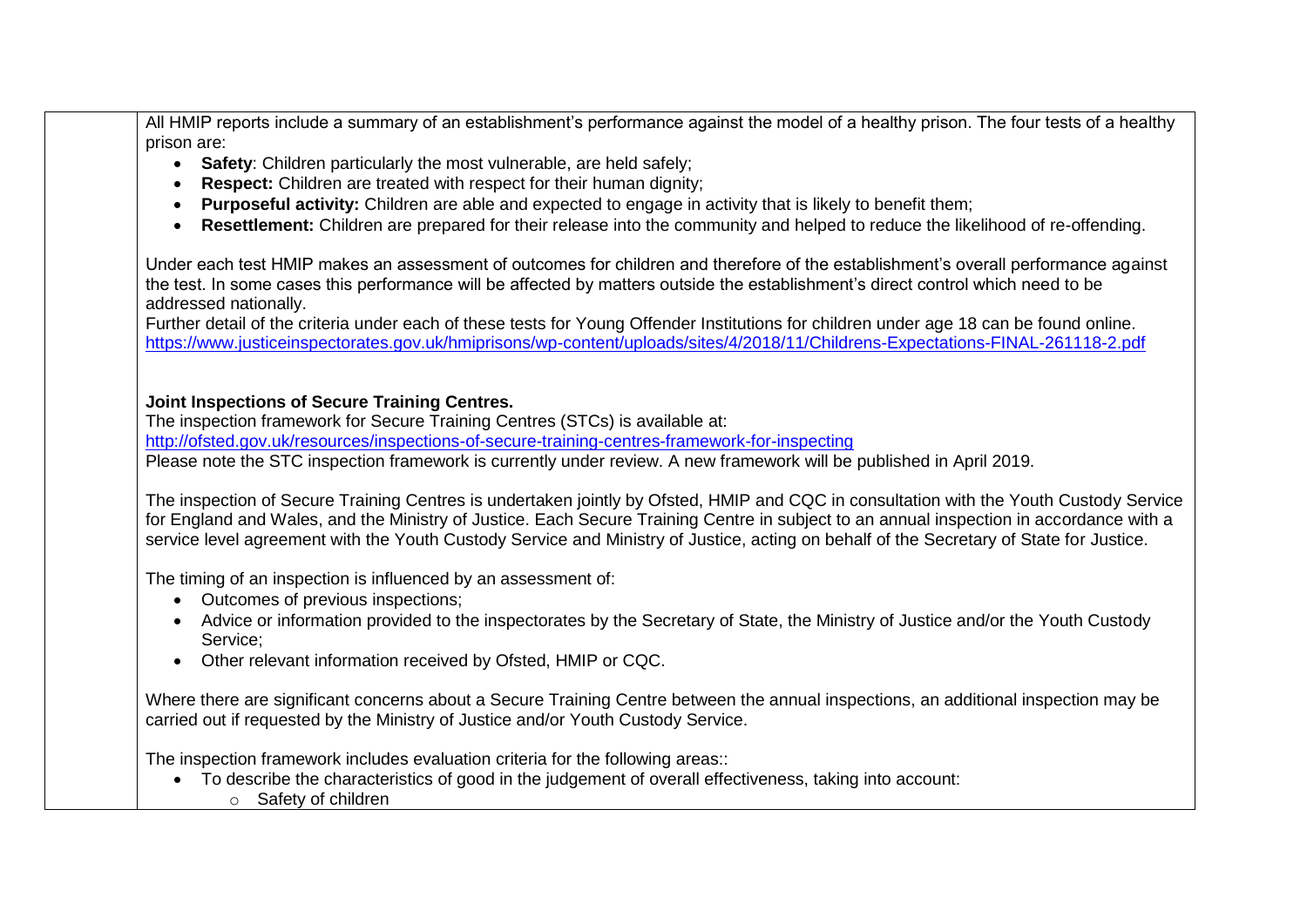| Promoting positive behaviour |
|------------------------------|
|                              |

- o Care of children
- o Achievement of children
- o Resettlement of children
- o Health of children
- o Effectiveness of leaders and managers.
- The experiences and progress of children in all areas of their lives are central to the inspection.

Inspectors use the descriptors of good as the benchmark against which to grade and judge performance.

Inspectors will make their judgements on a four-point scale:

- 1. Outstanding
- 2. Good
- 3. Requires improvement
- 4. Inadequate.

### **Ofsted Inspections of Secure Children's Homes**:

Ofsted uses the Social Care Common Inspection Framework (SCCIF) for the inspections of Secure Children's Homes. <https://www.gov.uk/guidance/social-care-common-inspection-framework-sccif-children-s-homes-including-secure-children-s-homes>

For full inspections of secure children's homes, Ofsted will be assisted by an inspector from CQC in Ofsted's evaluation of health services provided for children. For interim inspections of secure children's homes, Ofsted may request the assistance of a CQC inspector if there are health related matters where the inspection would benefit from CQC's input. CQC is responsible for regulating registered healthcare providers.

Inspections under SCCIF make judgements on overall experiences and progress of children, taking into account:

- o How well children are helped and protected;
- o The effectiveness of leaders and managers;
- o Outcomes in education and related learning activities.

Inspectors will use the descriptions of what "good" looks like as the benchmarks against which to grade and judge performance. The areas of required evidence and what "good" looks like is set out in chapter 5 of the SCCIF

Inspectors will make their judgements on a four-point scale:

- 1. Outstanding
- 2. Good
- 3. Requires improvement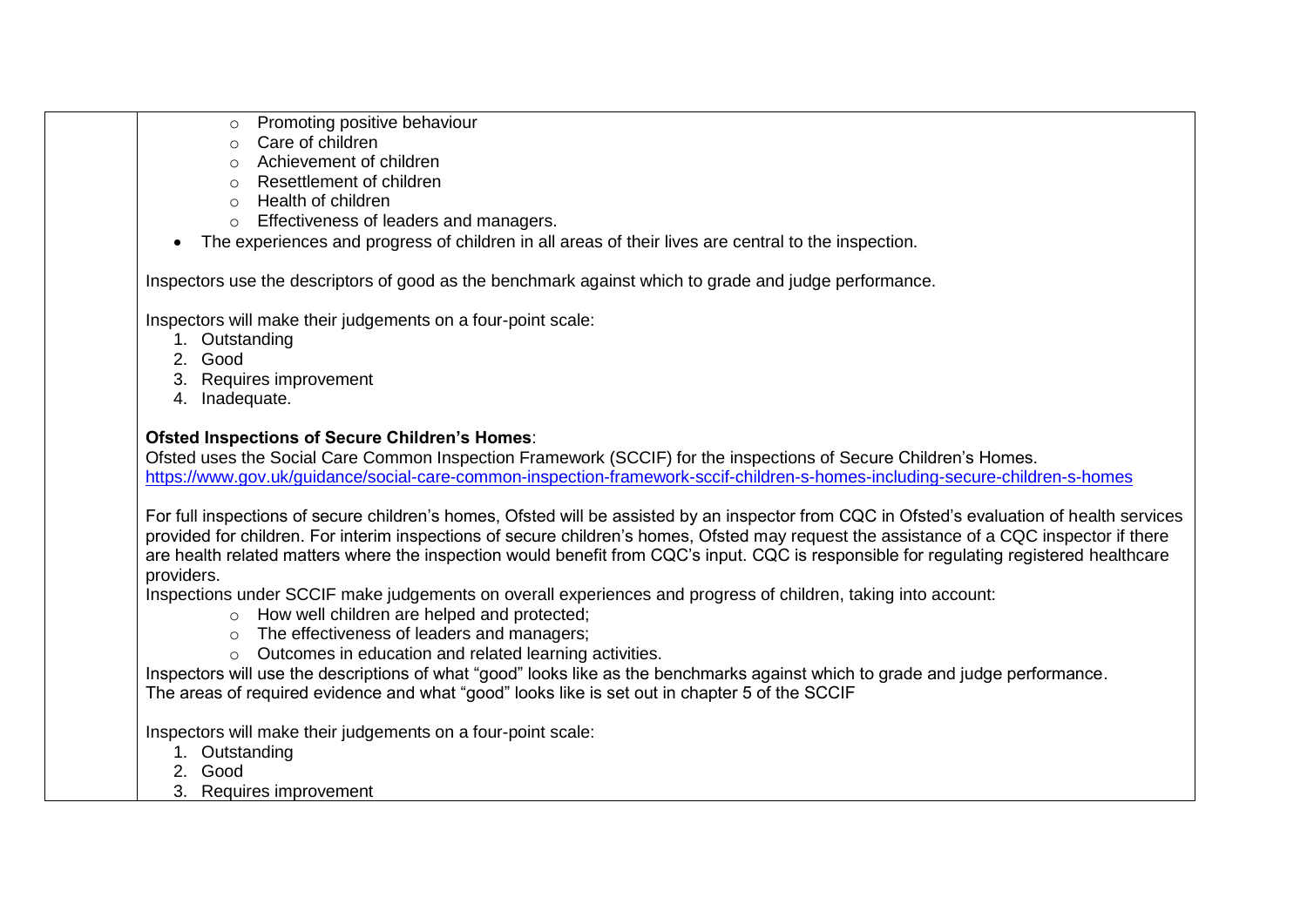|          | 4. Inadequate.                                                                                                                           |  |  |  |  |  |  |
|----------|------------------------------------------------------------------------------------------------------------------------------------------|--|--|--|--|--|--|
|          | <b>Inspections of Secure Schools</b>                                                                                                     |  |  |  |  |  |  |
|          | At the time of creating these specifications the inspection framework for Secure Schools was not yet confirmed.                          |  |  |  |  |  |  |
| Referenc | The Children and Young People Secure Estate National Partnership Agreement (2018)                                                        |  |  |  |  |  |  |
| es and   | https://www.england.nhs.uk/publication/the-children-and-young-people-secure-estate-national-partnership-agreement/                       |  |  |  |  |  |  |
| backgrou |                                                                                                                                          |  |  |  |  |  |  |
| nd for   | <b>Healthy Children, Safer Communities (2009)</b>                                                                                        |  |  |  |  |  |  |
| commissi | http://webarchive.nationalarchives.gov.uk/20130107105354/http://www.dh.gov.uk/prod_consum_dh/groups/dh_digitalassets/documents/di        |  |  |  |  |  |  |
| oners    | gitalasset/dh_109772.pdf                                                                                                                 |  |  |  |  |  |  |
|          | Securing Excellence in Commissioning for Offender Health (2013)                                                                          |  |  |  |  |  |  |
|          | http://www.england.nhs.uk/wp-content/uploads/2013/03/offender-commissioning.pdf                                                          |  |  |  |  |  |  |
|          |                                                                                                                                          |  |  |  |  |  |  |
|          | The Legal Aid Sentencing and Punishment of Offenders Act 2012 (LASPOA) simplified the previous remand framework. All children            |  |  |  |  |  |  |
|          | aged 12-17 are subject to the same remand provisions and all remanded children treated as looked after by the local authority designated |  |  |  |  |  |  |
|          | by the court when remanded securely. More details can be found here:                                                                     |  |  |  |  |  |  |
|          | http://www.justice.gov.uk/youth-justice/courts-and-orders/legal-aid-sentencing-and-punishment-of-offenders-act-2012                      |  |  |  |  |  |  |
|          | The Young Offender Institution Rules 2000                                                                                                |  |  |  |  |  |  |
|          | http://www.legislation.gov.uk/uksi/2000/3371/contents/made                                                                               |  |  |  |  |  |  |
|          |                                                                                                                                          |  |  |  |  |  |  |
|          | The Secure Training Centre Rules 1998                                                                                                    |  |  |  |  |  |  |
|          | http://www.legislation.gov.uk/uksi/1998/472/contents/made                                                                                |  |  |  |  |  |  |
|          |                                                                                                                                          |  |  |  |  |  |  |
|          | The Children's Homes (England) Regulations 2015                                                                                          |  |  |  |  |  |  |
|          | http://www.legislation.gov.uk/uksi/2015/541/pdfs/uksi_20150541_en.pdf                                                                    |  |  |  |  |  |  |
|          | Guide to the Children's Homes Regulations including the quality standards                                                                |  |  |  |  |  |  |
|          | https://assets.publishing.service.gov.uk/government/uploads/system/uploads/attachment_data/file/463220/Guide_to_Children_s               |  |  |  |  |  |  |
|          | Home Standards inc quality standards Version 1.17 FINAL.pdf                                                                              |  |  |  |  |  |  |
|          | <b>National Standards for Youth Justice Services</b>                                                                                     |  |  |  |  |  |  |
|          | http://www.justice.gov.uk/downloads/youth-justice/yjb-toolkits/victims/national-standards-youth-justice-services.pdf                     |  |  |  |  |  |  |
|          |                                                                                                                                          |  |  |  |  |  |  |